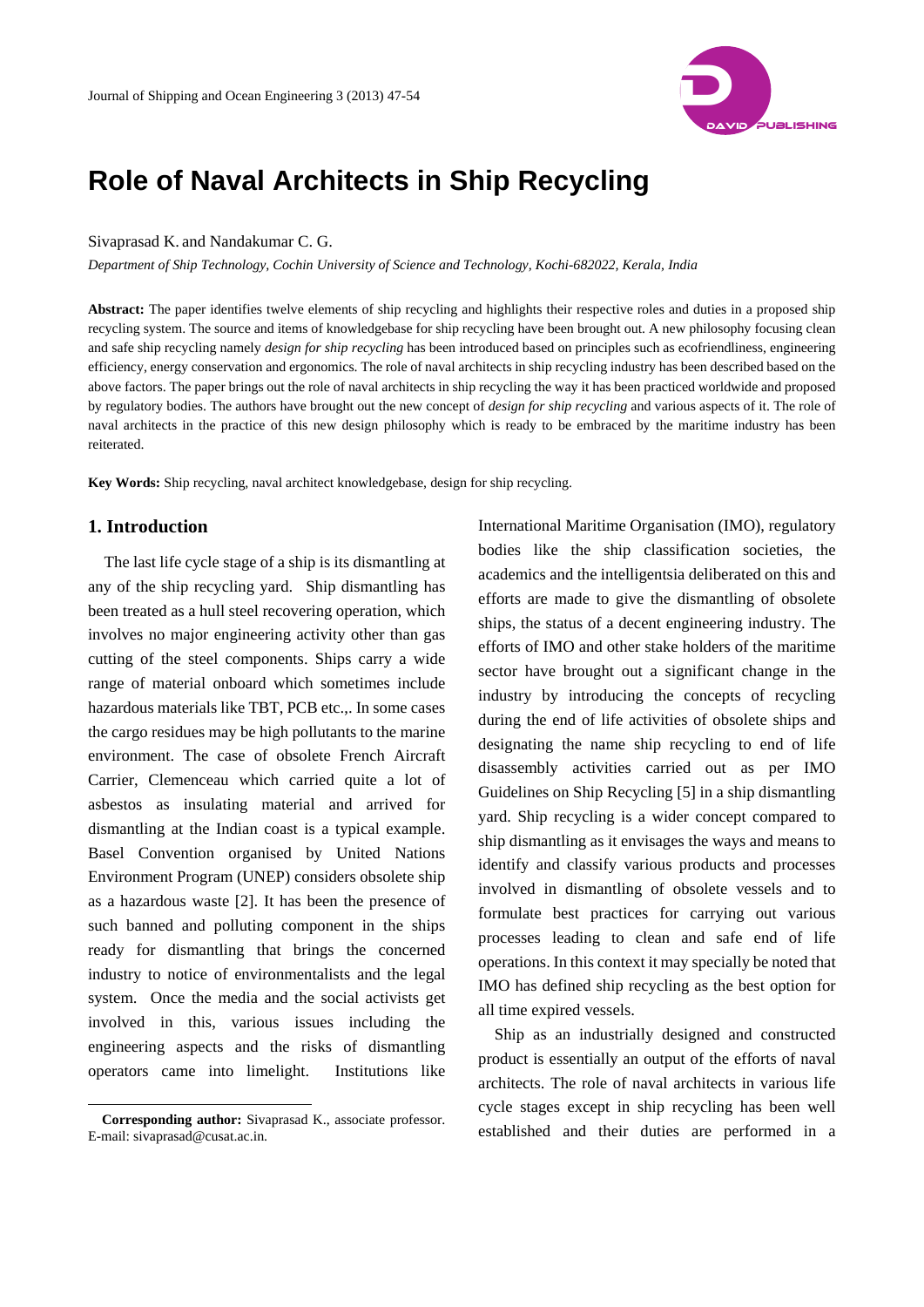systematic manner. Very few research attempts have been made in the field connected with the role of naval architects in ship recycling: Alkaner et al. [1] have compared the similarities of ship production and ship recycling highlighting the role *design fors* such as *design for environment* and *design for dismantling* in ship design. This paper has envisaged the need of extending the life cycle stage of ships to the end of life dismantling, going beyond the conventional life cycle concepts. However no specific remarks has been pointed out showing explicit role of naval architects in ship recycling processes Dilok et al. [3] have discussed the characteristics of the product structure in shipbuilding and the concept of *design for* dismantling of ships. Though no direct reference have been made on the role of naval architects in end of life ship recycling activities, some of the suggestions included in the deliberations have proved the essentiality of having principles of naval architecture and shipbuilding incorporated in ship recycling. Shahid [7] has stressed the need of having some of the important naval architectural calculations as a part of preparations for ready for recycling certification. IMO in its historic resolution on ship recycling [5] incorporated design for recycling as one of the important ship recycling guidelines. The topics covered under the guidelines underline the role to be played by naval architects in the matters connected with sustainable ship recycling. Sivaprasad et al. [9] have presented the importance of allotting a sustainable index for all ships based on product features of ships such as environmental friendliness, safety aspects and naval architectural & ship design attributes.

### **2. Elements of Ship Recycling System**

Ship recycling has to be conceived as the reverse engineering process of modern shipbuilding and some efforts have been made here to connect the missing links between ship recycling and modern shipbuilding. The combination of the roles played by the following major elements identified in the ship recycling domain and their mutual interactions can be formulated as an ideal system of ship recycling.

**Ship owner** is either an individual or a firm who has got the legal ownership of the vessel just before she is dismantled. As on today the ship owner has no role and responsibility in the issues related to ship recycling. Once he sells the vessel to the ship dismantling broker, he simply vanishes from the turbulent scene to be followed. Role of obsolete ship owners ends with selling of the ship and the owner is not a party to any of subsequent ship recycling activities, for the time being in the ship recycling industry.

**Ship Recycling Brokers** are international agents who participate in the auction bid and take over the charge of the ship before it is delivered to the recycling site. Ship recycling broker is yet another intermediate owner of the obsolete ship and his role is limited to negotiation of bids in the early stages of ship recycling activity. They are, just agents seen in these business ventures, and are not concerned about any issues related to ship recycling other than the monitory benefits.

**Ship Classification Societies** are very active and authoritative in other life cycle activities of seagoing vessels since their inception. However, at present their role in ship recycling is limited to preparing proposals, attending meetings and conducting research studies.

**Ship Recyclers** are supposed to provide all infrastructural facilities which regard to safe and eco-friendly dismantling of vessels and they constitute a strong link in the ship recycling chain. They work closely with other promotional and statutory bodies to deliver safe and smooth ship recycling. Currently, most of the ship recyclers are just providers of plot and basic infrastructure to the next element in the recycling chain.

**Ship Recycling Subcontractors** provide manpower and machines for the actual dismantling. They are responsible for employing trained personnel for dismantling operations involving risk and hazard. The work force employed by the subcontractors, the biggest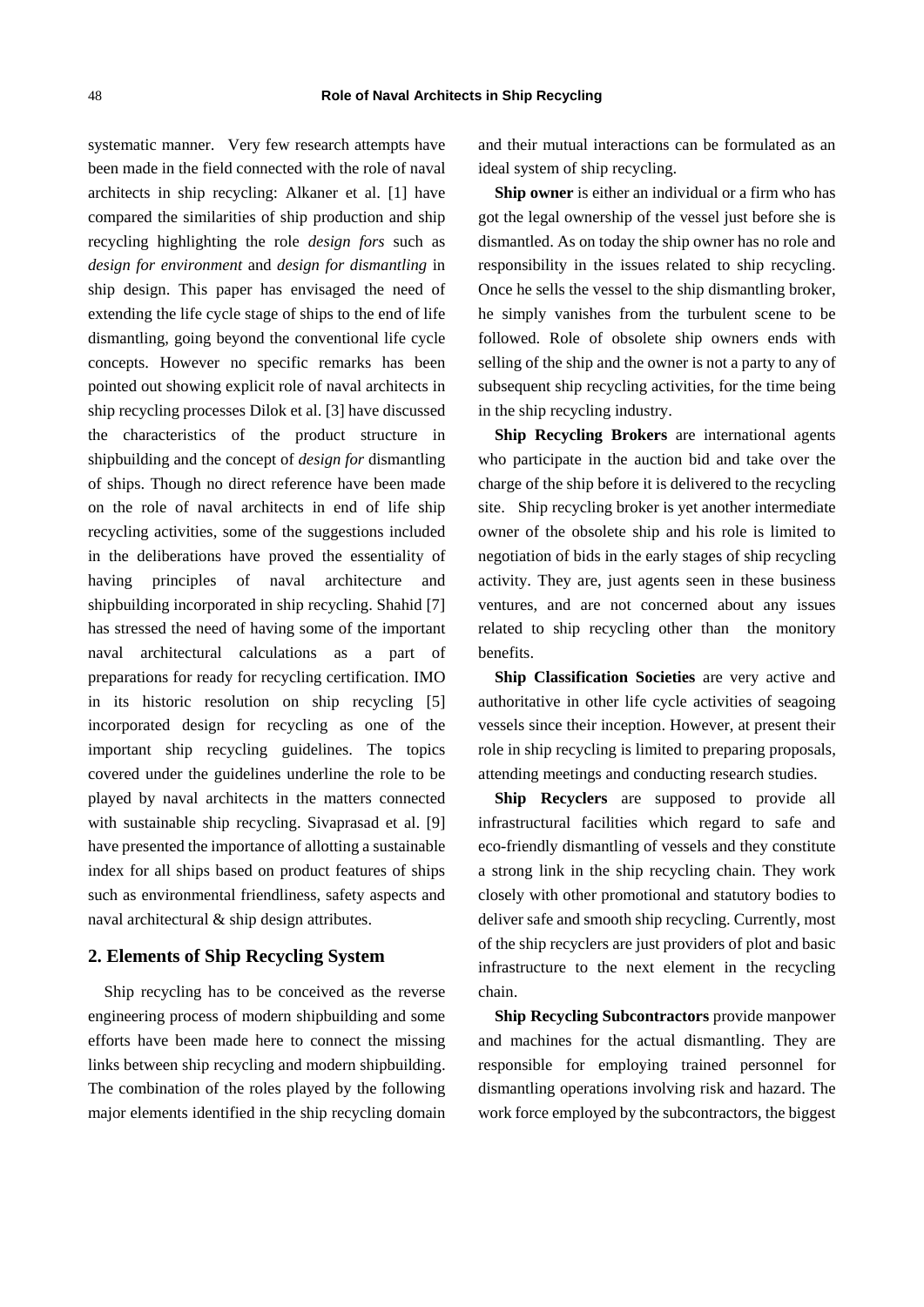contingent of the ship recycling, and they are called as ship recycling workers.

**Statutory Maritime Bodies**, which have otherwise lot of statutory powers, are not actively involved in the ship recycling issues. The obsolete ship loses the status of a sea worthy vessel and comes out from the purview of maritime regulatory bodies. At present statutory maritime bodies seldom appear in the ship recycling scene unless and otherwise requested by the concerned legislative bodies and courts of law.

**Promotional Bodies** provide land, expertise, infrastructural facilities, man power training, transport, logistics support to the ship recyclers and the subcontractors. They are the custodians of important statistics regarding ship recycling activities including the accident rates, pollution effect, health hazards etc.,.

**Pollution Control Boards/Safety Councils** work as advisory bodies at present. Their roles and responsibilities are limited as far as safe and clean ship recycling is concerned These agencies now work in tandem with the promotional bodies to create a clean, safe and productive ship recycling system and at present they attain active partner status along with statutory maritime department type institutions.

**Steel Re-Rollers** enjoy maximum benefit out ship recycling in all the major ship recycling countries and they usually set the national agenda for ship recycling. This is the case with almost all major recycling nations. They do not seem to contribute back to the development of ship recycling infrastructure... Rerollers are one of the powerful links in the chain and with the current information their role is yet to be defined clearly.

**Supply Chain Brokers** include the agents who purchase various equipment and other onboard items which are kept for auction by the recycler/subcontractor after dismantling. These auctioned items are sold out as pre-owned or pre-used items. Most of these item and equipment re enter the domestic and industrial market through shop/shelf.

**Non Governmental Green Organizations** are the

international organizations involved in green issues and are active in ship recycling. There is a constant pressure from these NGOs on ship recyclers. They are now targeting ship owners than the ship recyclers for the lack of eco-friendliness in the issues in ship recycling. The presence of these Green NGOs has significantly influenced the functioning of the ship recycling promotional bodies and the ship recyclers.

**Worker Forums** are the trade unions and similar associations involved in this industry. They are actively participating in all the issues related to improving the status of present day ship recycling from the point of view of worker welfare and green issues. However their voice is not powerful. If these worker forums couple their activities with stronger international NGOs working in ship recycling and gain stronger position in bargaining.

### **3. Duties of Elements of Ship Recycling**

Duties of the above mentioned elements of ship recycling can be generally classified based on the technical and nontechnical content in their field of activity. Activities of the technical elements are further divided into categories such as ship recycling processes undertaken during pre-dismantling, dismantling, statutory & regulatory operations as well as technical procedures and dealings involved supply chain of recycled products. Agenda of various programmes of the voluntary organizations associated with ship recycling sector are of activist nature and the corresponding elements of the system can be treated as nontechnical.

The important duties of owners of obsolete vessels and vessel brokers who are involved at pre dismantling stage can be identified as arranging documents and drawings necessary for making their vessels ready for recycling. The process includes preparing comprehensive list of all mandatory certificates and documents as prescribed by Green Passport requirements and relevant data regarding conditions of various systems of the obsolete vessels. All important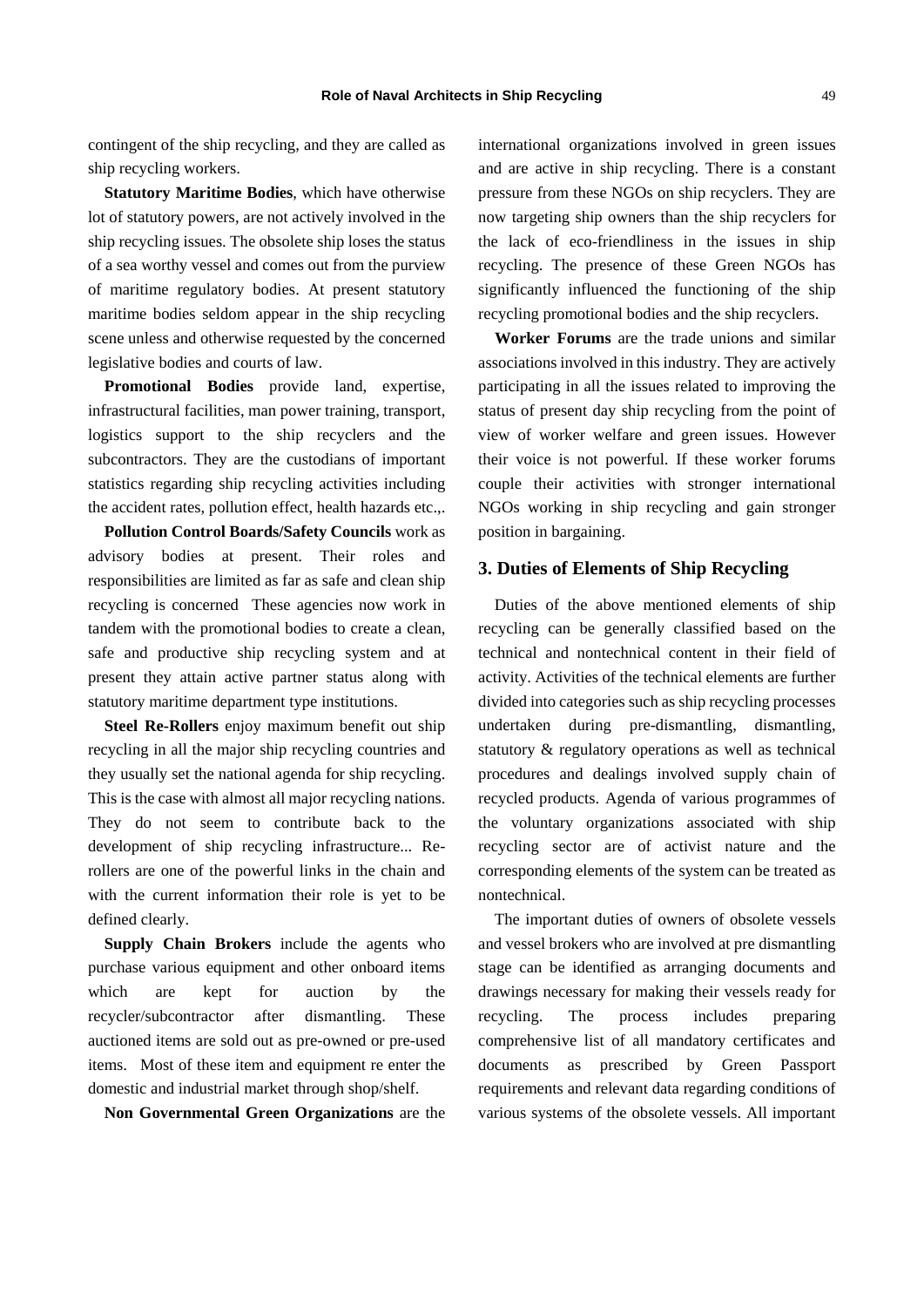drawings such as General Arrangement, Access Plan, Tank Plan, Painting Scheme etc.,. are to be refurbished and kept ready for before the ship is decommissioned. The owners shall recognize that the information generation has to be accomplished with an active support from naval architects with good experience in ship design and life cycle management. A systematic and thorough inspection procedure has to be undertaken by a team of marine experts lead by a naval architect to assess and arrange the *"as is"* condition information of the ship ready for recycling. They should also ensure that this exhaustive obsolete ship status data have to be passed on to the broker so that the same will reach the ultimate ship recycling destination.

Ship recyclers and ship recycling subcontractors are the major elements of ship recycling system who are actively involved in the actual dismantling process. Since these two elements have to take the blame of any untoward incidents that may occur during ship recycling, they have to be fully aware of steps involved in the ship recycling process. The ship recyclers attain key role in the ship recycling system with a major thrust on responsibilities leading to clean and safe ship recycling. Ship recycler is responsible for implementation of statutory and classification rules on ship recycling and thereby it becomes essential that the ship recyclers fully understand the importance of best practices to be followed during the dismantling. Presence of naval architects is seen as an essential requirement, as statutory and classification rules are better appreciated and interpreted by them. Apart from imparting proper training on clean and safe ship dismantling they can guide the recyclers and subcontracting work force regarding the recyclability aspects of the dismantled products. This will ensure effective ship dismantling as far as the subsequent supply chain activities is concerned. The ship recyclers should be mindful that proper process planning of ship dismantling can be achieved only with the active participation of naval architects with ample shipyard experience.

Statutory & regulatory bodies which are connected with ship recycling sector play an important role in inflicting major developments in promoting the present inferior industrial status of ship recycling industry. The statutory & regulatory bodies which participate in the ship recycling system are statutory maritime bodies such as state maritime departments, pollution control boards, industrial fire and safety inspectorates, maritime development agencies and ship classification societies representing the national and regional governments. These statutory bodies which are to be associated with the ship recycling industry have to recognize that they should work in a similar fashion like their sister departments operating in various other important ship life cycle stages such as design, construction, operation, repair and survey. The statutory & regulatory bodies linked with ship recycling can achieve a lively role only by involving naval architects and marine technology experts well experienced in various maritime industrial operations. Ship classification societies which are employing naval architects and marine engineers with sound marine technology background are not yet ready to deploy their human resources in day to day functioning ship recycling yards. These agencies should take initiative to distribute important functions related to ship recycling to naval architects who can contribute positively to improve the status of the industry with proactive steps to implement both short spanned ship recycling process planning & control and long term sustainable development oriented policy decisions [11] in this sector.

Steel re-rollers and dealers of other dismantled products are included in the supply chain category. They have a secondary role in the ship recycling system as they operate partially outside the actual ship recycling base. Still they should recognize their role in the process and participate actively in the ship recycling activities. Guidance from consulting naval architects and marine engineers can be better utilized by the supply chain operators for deciding the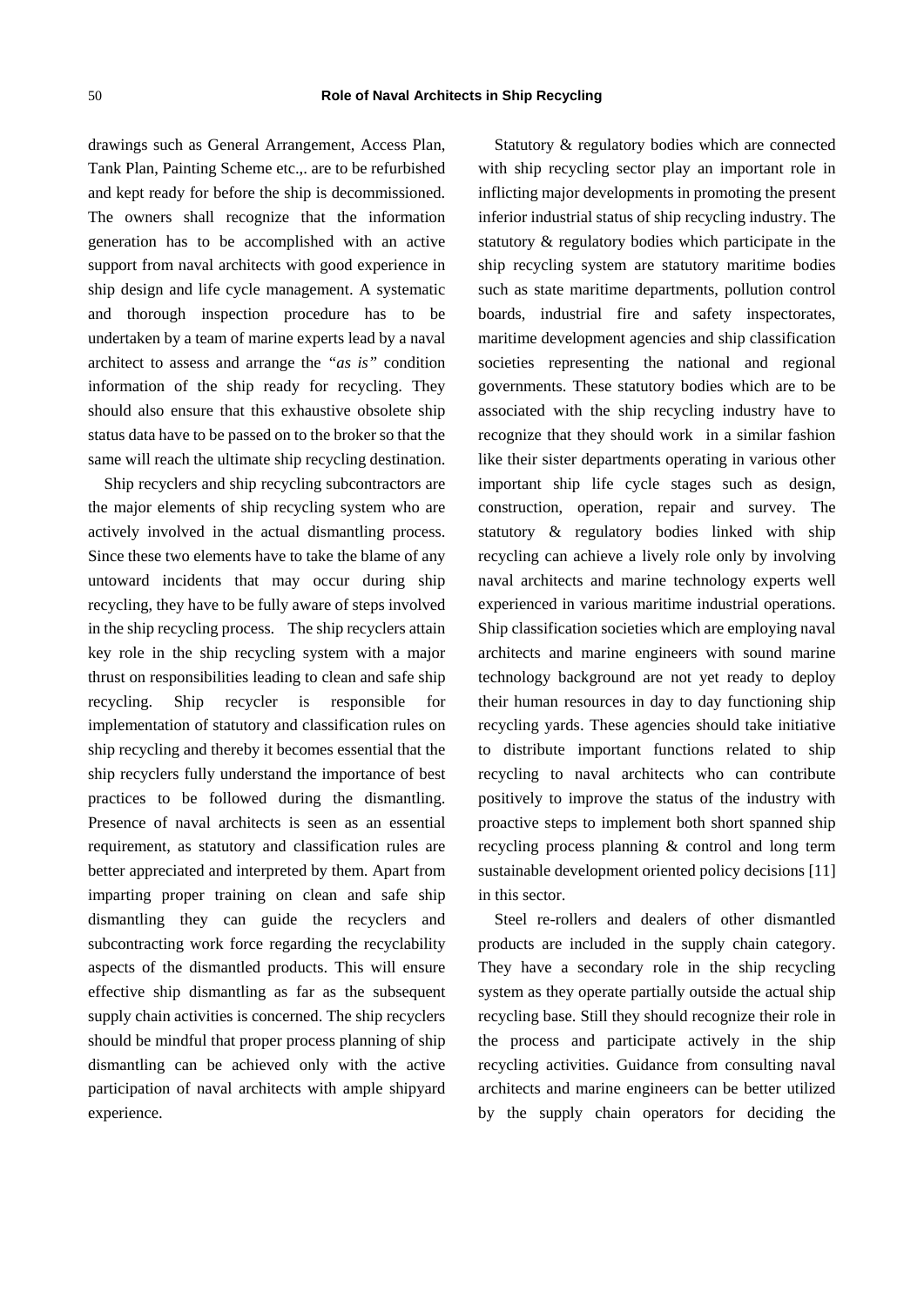recyclability options [10] of dismantled products such as steel items, main engine, onboard equipment and systems.

Organizations such as NGOs and ship recycling workers forums should develop strategic action plan that will ensure fruitful participation of interested and experienced naval architects to find solutions to their problems and to formulate new proposals for sustainable ship recycling aiming at improved industrial status.

Present day issues related to the performance of ship recycling yards can be partially attributed to nonparticipation of naval architects and marine technology experts in the core topics in ship recycling. The general approach of ship classification societies possessing substantial resources in marine technology is reported to be not promising and this situation has really created a vacuum in the ship recycling industry as far as involvement of naval architects are concerned.

## **4. Information, Knowledge and Expertise of the Ship Recycling System**

Ship recycling is an engineering industry where various branches of knowledge such as science & technology, engineering, management, law, economics, commerce and political science have been involved. Information base of these branches of knowledge as applicable to the development of a comprehensive

knowledgebase of ship recycling and the expertise required for developing it have been identified and presented in Table 1. The role of naval architects as a knowledge engineer in ship recycling activities has been clearly brought out in this table. The duties of the element of the ship recycling can be effectively put into performance only with the personnel with knowledgebase as indicated above.

The knowledgebase of the ship recycling .system can be effectively utilized by the industry, if an expert system is made out of it. Computer based expert system helps to provide recommendations for improving the situation in the ship recycling industry domain by collecting and analyzing data from the ship recycling system domain.

An expert system can be developed for the ship recycling practices which generally has major elements, like, data base regarding ship (Ship Data), codes, regulations and guidelines (Rules) and disassembly processes in ship recycling (Practices). The information model for such an expert system which has been developed for ship recycling activities is given in Fig. 1 and the role of naval architects as source of knowledgebase has been rightly brought out in this. The details of the development of the expert system are available elsewhere [8, 13]. Recommendations for best practices in ship recycling have been envisaged as the output from the expert system.

| <b>Information Base</b>      | Knowledge                            | <b>Expert</b>                             |
|------------------------------|--------------------------------------|-------------------------------------------|
| Innovation                   | R&D                                  | Naval Architects, Production & Structural |
| Environment                  | Pollution and Hazards                | Ecologists                                |
| Safety                       | Human /System factors                | Safety & Production Engineers             |
| <b>Production Technology</b> | Technology of Dismantling            | Naval Architects                          |
| Information                  | Knowledge Base Engineering           | Naval Architects and IT Specialists       |
| Recycling                    | Energy                               | <b>Production Engineers</b>               |
| Management                   | Recycling, Planning and Plant Layout | Naval Architects                          |
| Marketing                    | Demand Forecasting                   | <b>Market Research Analysts</b>           |
| Finance                      | Cost and Accounts                    | Economists, Accountants                   |
| Regulation                   | Rules, Acts and Laws                 | Lawyers                                   |
| Green Topics                 | Socio-environmental Impact           | <b>Green Activists</b>                    |

**Table 1 Information base identified for development of knowledgebase of ship recycling.**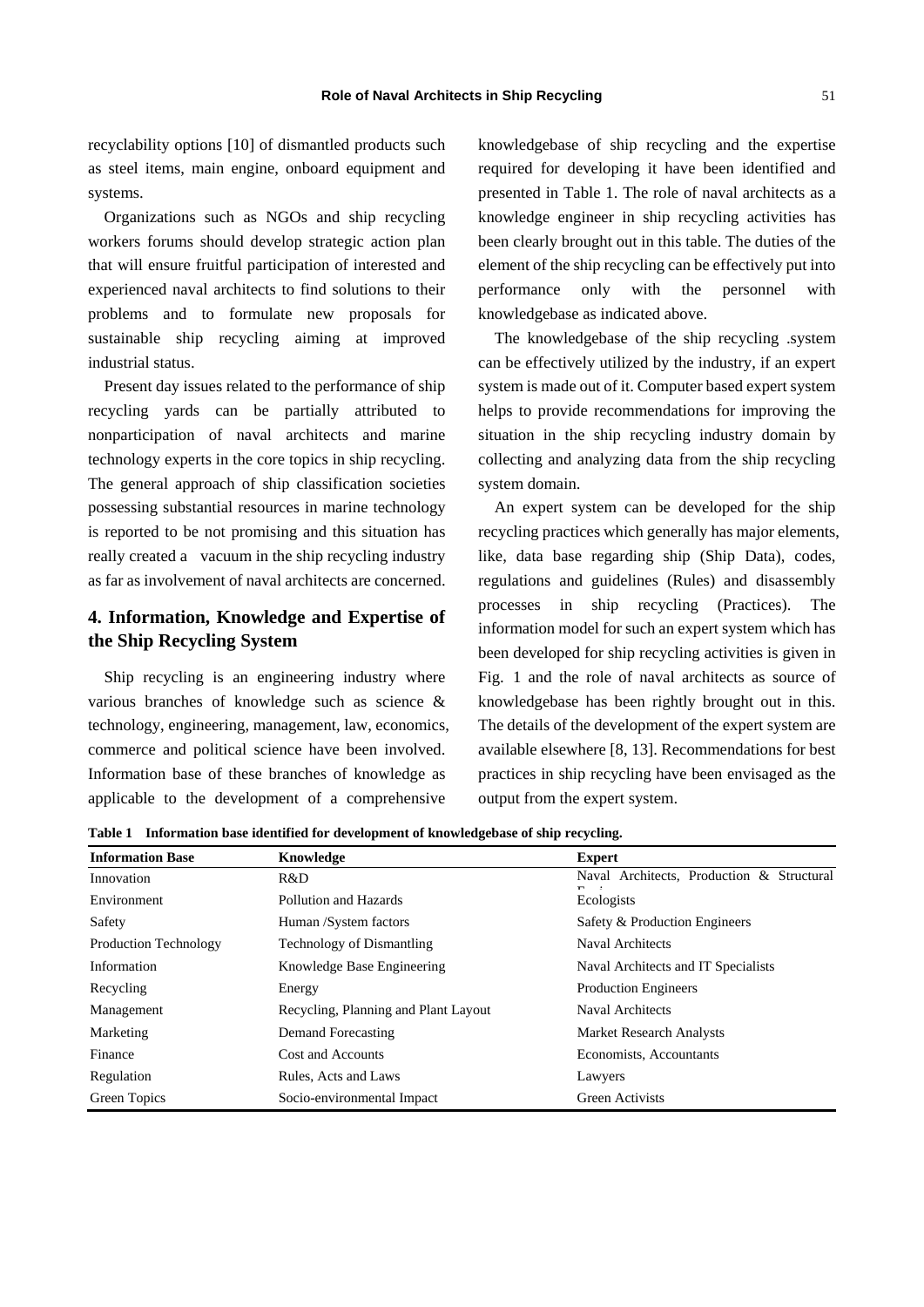

**Fig. 1 Information Model of the Expert System.**

#### **5. Design for Ship Recycling Philosophy**

In recent IMO conventions emphasis has been attributed to producing ships which are safe and environment friendly during their regular operation conditions [4]. Marine Safety Committee (MSC) a subsidiary of IMO in its  $80<sup>th</sup>$  session calls for safety and environmental friendliness of the vessels in specific damage conditions too [6]. This requirement envisages a proper *design for recycling* which caters to the specific demands of IMO, i.e., minimizing marine pollution and reducing accidents causing loss of life and damage of property. The IMO guidelines on design for recycling of ships should be integrated with the ship life cycle system and can be called as *design for ship recycling* [12]

This *design for ship recycling* philosophy can be broadly based on the hull structural design, equipment manuals, knowledgebase on recycling, environmental factors, onboard materials, equipment & systems and general arrangement of ship.

#### *5.1 Scope of Design for Ship Recycling*

The scope of *design for ship recycling* in this context has been defined as various aspects that should come under the purview of *design for ship recycling* philosophy which will improve the efficiency of recycling of ships.

#### 5.1.1 Design Philosophy

Happenings at the end of life of the vessels are not taken into serious consideration during initial stages of design and in the follow up activities in the life cycle by

the designers. Designers are still working around *design for production* and its contemporary *design fors*. Marine pollution related issues have created awareness among designers towards *design for environment*. Similar awareness has to be developed in recycling oriented design attributes as well. *Design for ship recycling* is the best way to address the environment and safety problems related to ship recycling. Implementation of *design for ship recycling* philosophy is essential for achieving sustainable development of international maritime sector.

5.1.2 Product Design and Development

*Design for ship recycling* envisages product design and development with easy parts and components assembly procedures. It gives more focus on integrated assembly of various identical parts. Simple product structure will always enable easy disassembly activities which in turn makes end of life dismantling of onboard equipment and parts less cumbersome. Dilok et al. [3] has discussed the characteristics of the product structure and concept of design for dismantling of ships. The scope of this concept has to be extended by incorporating five objectives of *design for ship recycling*, viz, environmental orientation and safety during operations, energy consciousness, use of state of art technology and ergonomics in all onboard operations including final and partial dismantling. Active and mandatory involvement of naval architects is essential for effective implementation of these attributes in ship life cycle operations.

5.1.3 Common Industrial Standards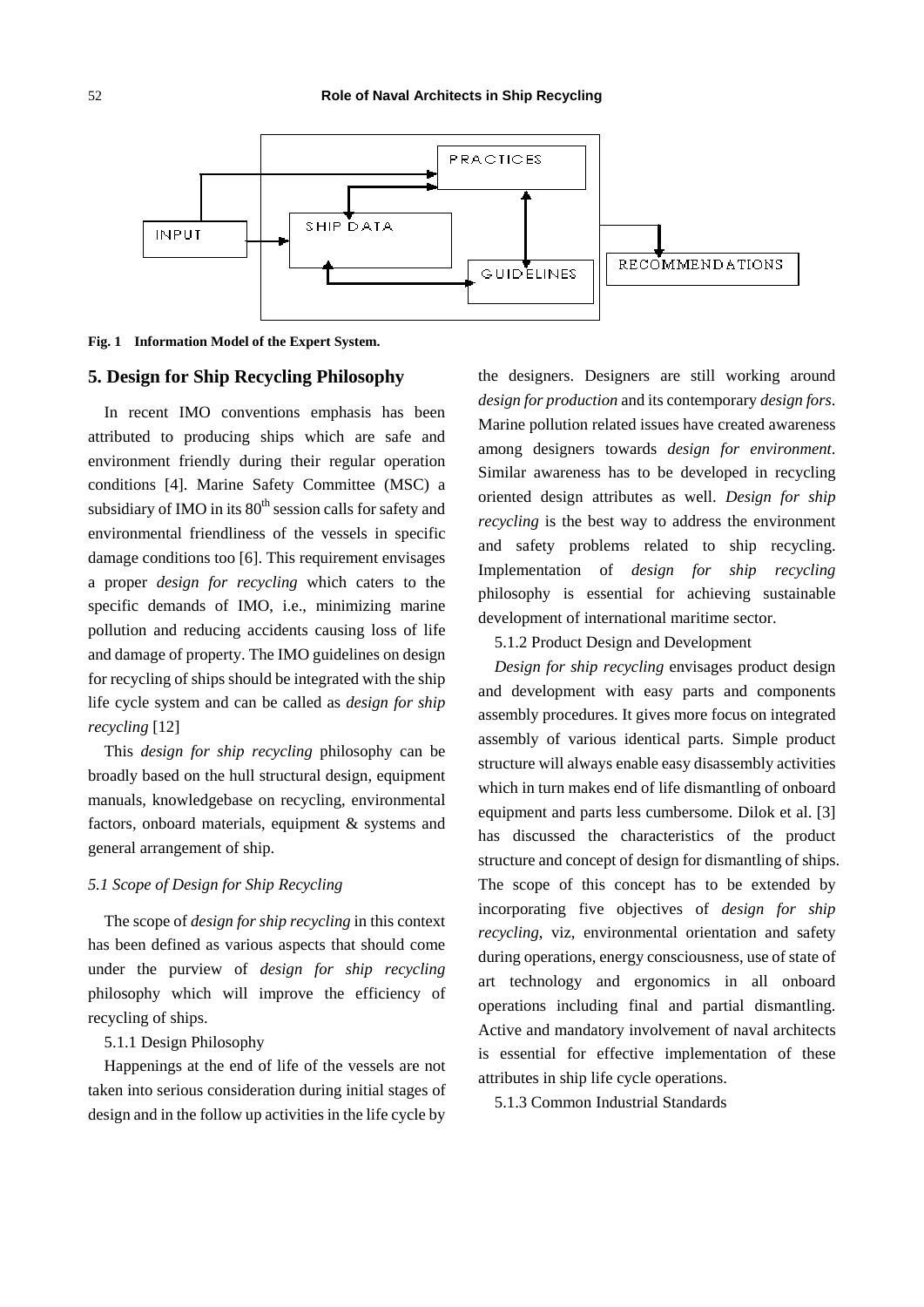Quality requirements of various industrial products for marine application are more stringent. Onboard systems are complex owing to the high standard of safety requirements and accessibility problems due to onboard space constraints. These characteristics of marine quality parts make recycling of equipment and components different from the common recycling processes adopted in civil construction. *Design for ship recycling* emphasizes common industrial product standards. Naval architects will have to seriously consider this concept while attempting different ship design spiral operations Recycling activities and reusability of dismantled products with common standards can be easily compared. This will make recycling of ships less complex and more acceptable.

5.1.4 Product Standardisation

Product standardisation ensures improved quality and productivity in design and manufacturing in shipbuilding and this concept has been developed to support simplifying ship design procedures, minimizing different types of inventories in ship production, compatibility of component replacements in ship repair and ensuring implementation of essential international rules and recommendations by agencies such as IMO and IACS... This can be better achieved by introducing the fundamentals of naval architecture and shipbuilding in end of life ship recycling activities.

5.1.5 Process Standardisation of Ship Recycling and Proposing Best Practices

Standardisation of ship recycling process is as important as the product standardisation. For ship recycling to be more effective, both product and process standardisations should go in tandem. Process standardisation focuses on development of best practices for ship recycling operations. Ship recycling yard organisation, infrastructure support and lay out management of recycling yards constitute one part of the process standardisation. This part has been included in International Standardisation Organisation (ISO) standards [ISO/DIS 30000:2008]. This process standard covers all yard oriented issues in ship

recycling. Best practices for ship recycling activities, right from towing of the obsolete vessels to dismantling of the last component, constitute the second phase of the process standards. Process standards for the later part have been developed by Sivaprasad [8]. Ship General Arrangement (GA) design attributes such as accessibility, water/weather/fire tightness, availability of light, ventilation and features of materials and components act as fundamental frame work for the development of the best practices.

5.1.6 Environmentally Contraband Materials

Presence of environmentally contraband materials in hull structure, outfit items and machineries are considered as the most serious issue by the agencies involved in uplifting the status of ship recycling industry. Dets Norske Veritas has developed an onboard material inventory recording database, Green Passport addressing this special ship recycling issue. Participation of naval architects in the process of *design for ship recycling* can widen the scope of this inventory recording mechanism by proposing an extended green passport. Various characteristics of common onboard materials and cargo residues with respect to ship recycling activities can be prepared and can be used as a an effective knowledgebase for safe and green shipbuilding.

### **6. Conclusion**

The necessity for changing the ship recycling industry into sustainable industry based on 4E principles, i.e., ecofriendliness, engineering efficiency, energy conservation and ergonomics has been emphasized with due support from new concept of design of ship recycling. The role of naval architects as contributory elements to sustainable ship recycling and as the knowledgebase for ship recycling system has been identified and presented. The authors have brought out the new concept of *design for ship recycling* and various aspects of it. The role of naval architects in the practice of this new design philosophy